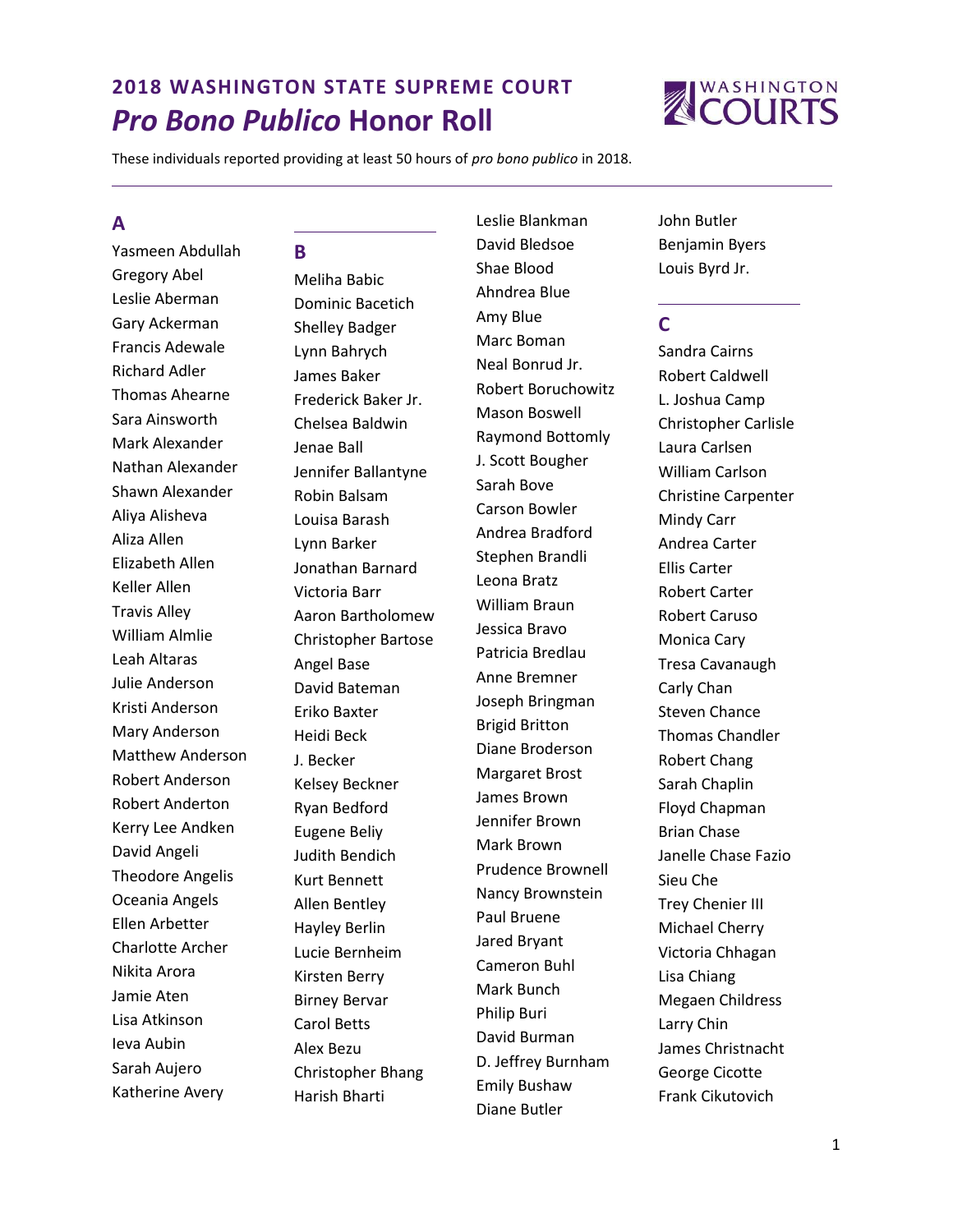

These individuals reported providing at least 50 hours of *pro bono publico* in 2018.

#### Beth Clark

Daniel D. Clark Karen Clark Kim Clark Daniel Clarkson Priya Cloutier Jenny Cochrane Joshua Colangelo-Bryan Richard Cole Benjamin Coleman Terrence Collingsworth Bruce Conklin Catherine Connell Ulrike Connelly Rachel Constantino-Wallace Galen Cook Jeffrey Coopersmith T. David Copley Cecilia Cordova Barbara Corey Rory Cosgrove Jordan Couch William Courshon Michael Cressey Craig Crispin Abigail Cromwell Dennis Cronin Bruce Cross Steven Cross James Crowe Betsy Crumb Chelan Crutcher Rachel Culver Kevin Curtin Leslie Cushman Kelly Cusick

## **D**

Teresa Daggett Susan Dahl Gregory Dallaire Ada Danelo Jacob D'Annunzio Susan DanPullo Joshu Dansby Terrence Danysh Taryn Darling Boris Davidovskiy Bruce Davis Natasha Davis Ewa Davison Jeanne Dawes Megan Dawson Bartley Day Andre Dayani Natalie De Maar Juan Delgado Michelle Dellino Bernice Delorme Frank DeMarco Theresa DeMonte Donna Detamore Todd DeVallance Manmeet Dhami Mary Dickinson Ben Dickson Steve Dietrich Kellie Dightman Thi Do David Doden Mariko Doerner Susan Donahue Brendan Donckers Nelson Dong Robert Downey Danielle Doyle Royce DuBiner Susan Dubuisson Janell Duey Jeremie Dufault John Dunbar Margaret Duncan Patrick Dunn Lorri Dunsmore Alice Dupler Andrew Durland Jessica Duthie Trenton Dykes

#### **E**

Michele Earl-Hubbard Eric Eberhard Amy Edwards Douglas Ehlke Daniel Ehrlich Peter Ehrlichman Sharon Eldredge Sarah Elerson Michael Elia Jami Elison Christina Elles Paula Emery Lance Engle Credo Enriquez Rita Espinosa Arguello Kymberly Evanson Jeffrey Even Lauren Exnicios

# **F**

David Faber Joan Fairbanks Patrick Fannin Christopher Fargo-Masuda J. Ann Farnsworth Elizabeth Fasano Michael Fassio Tinny Faulkner Brittany Fayette Harold Federow Kerri Feeney Tanya Fekri Wendy Feng Alexander Fenner Benjamin Ferguson Jon Ferguson Shakespear Feyissa Jack Fiander Heritage Filer Seth Fine George Finkle Matthew Fischer Robert Fischer Ann Fisher J. Camille Fisher Margaret Fisher Thomas Fitzpatrick Zachary Fleet Mark Fleischauer Lynn Fleischbein Taki Flevaris Benjamin Flick William Fligeltaub Tracy Flood Gary Fluhrer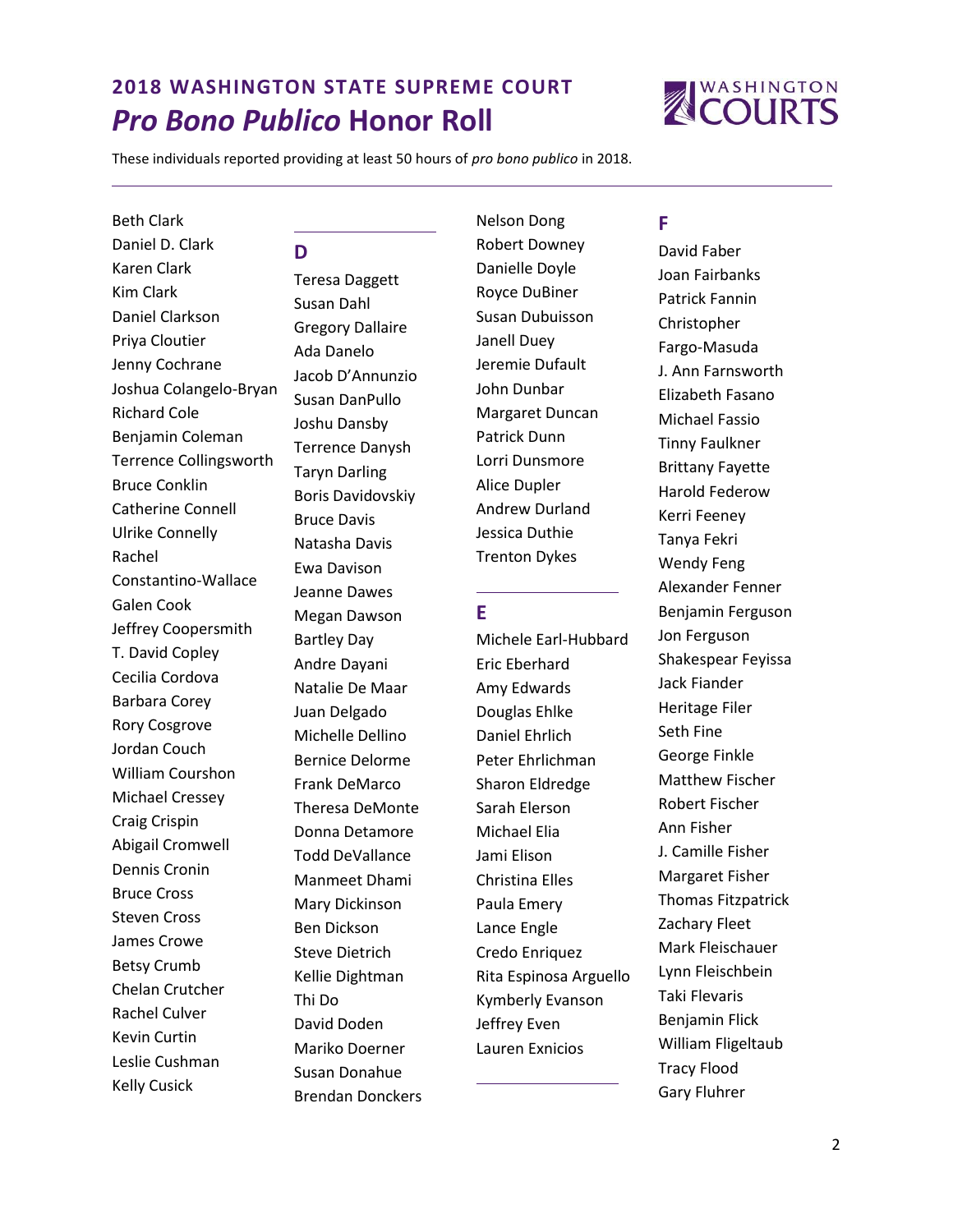

These individuals reported providing at least 50 hours of *pro bono publico* in 2018.

Michelle Fontenot Rosemary Ford Christopher Foster Heath Fox George Frandsen Steve Franklin Nicholas Franzen David Freeburg Steven Fricke William Friedman Joshua Friedmann Shannan Frisbie Amee Frodle John Fugate Dylan Fujitani Alyson Fuller Pamela Fuller Karen Funston C. Steven Fury

# **G**

Cynthia Gaddis Nicole Gainey Jay Gairson Gemma Galeoto James Gallagher Kiona Gallup D. Bruce Gardiner Emily Gardner Elena Garella Larry Garrett Robert Garrison Theodore Gathe Robert Gaudet Emily Gause Jacob Gent Tiffany Georgievski

Laura Gerber Matthew Gerend Meredith Gerhart BrittaLisa Gess Spencer Gheen John Gibson Caroline Gilbert H. Paul Gill Tracy Gilroy Dirk Giseburt Anne Glazer Gabrielle Glemann Lawrence Glosser Geoffrey Godfrey Michael Goldenkranz John Goldmark Ari Goldstein Merkys Gomez Paula Gonzalez David Goodnight Corbett Gordon Kimberly Gordon Matthew Gordon Kimberly Gordy Kyle Gotchy Shannon Gould Marina Grabchuk Michael Graham Thomas Graham Tamerton Granados Danielle Granatt Jerry Gray John Gray Tanya Green Benjamin Greenberg Duncan Greene Joel Greene Stephen Greer

Jeffrey Gregory Mark Griffin Mary Griffin Kiran Griffith John Groseclose Tricia Grove Anika Grubbs Michael Guadagno Robert Guite Janet Gwilym

### **H**

Scott Haapala Jeffrey Habersetzer Scott Haddock Kellen Hade N. Smith Hagopian Frederick Haist Jordann Hallstrom Erik Halverson Dean Hamilton Kearney Hammer Mary Hammerly Rachel Haney Jeffrey Hanson Melanie Hantze Joseph Harper Matthew Harrington Michael Harrington Douglas Harris Melissa Hart Benjamin Haslam David Hastings Chad Hatfield Jaime Hawk Nancy Hawkins Patrick Hayden

Lisa Hayes Kari Hayles-Davenport Robin Haynes Stuart Heath Erin Hebert Ryan Hebert Gagandeep Singh Paul Heer Kaitlin Heinen Christopher Helm Rachel Herd Donald Hermann III José Hernandez Nicholas Hesterberg Douglas Hill Laura Hill Thomas Hillier II Courtney Himes Pamela Hinrichs Naazaneen Hodjat John Hoerster Barbara Hoffman Lawrence Hoffman Deborah Holbert Brian Holden Kristina Holm Eric Holmes Stephanie Holstein Brandon Holt Tonia Honeycutt Jordan Honjiyo Bridie Hood Megan Houlihan Charles Houser III Micahel Howard Kristen Howell KoKo Huang Mary Huang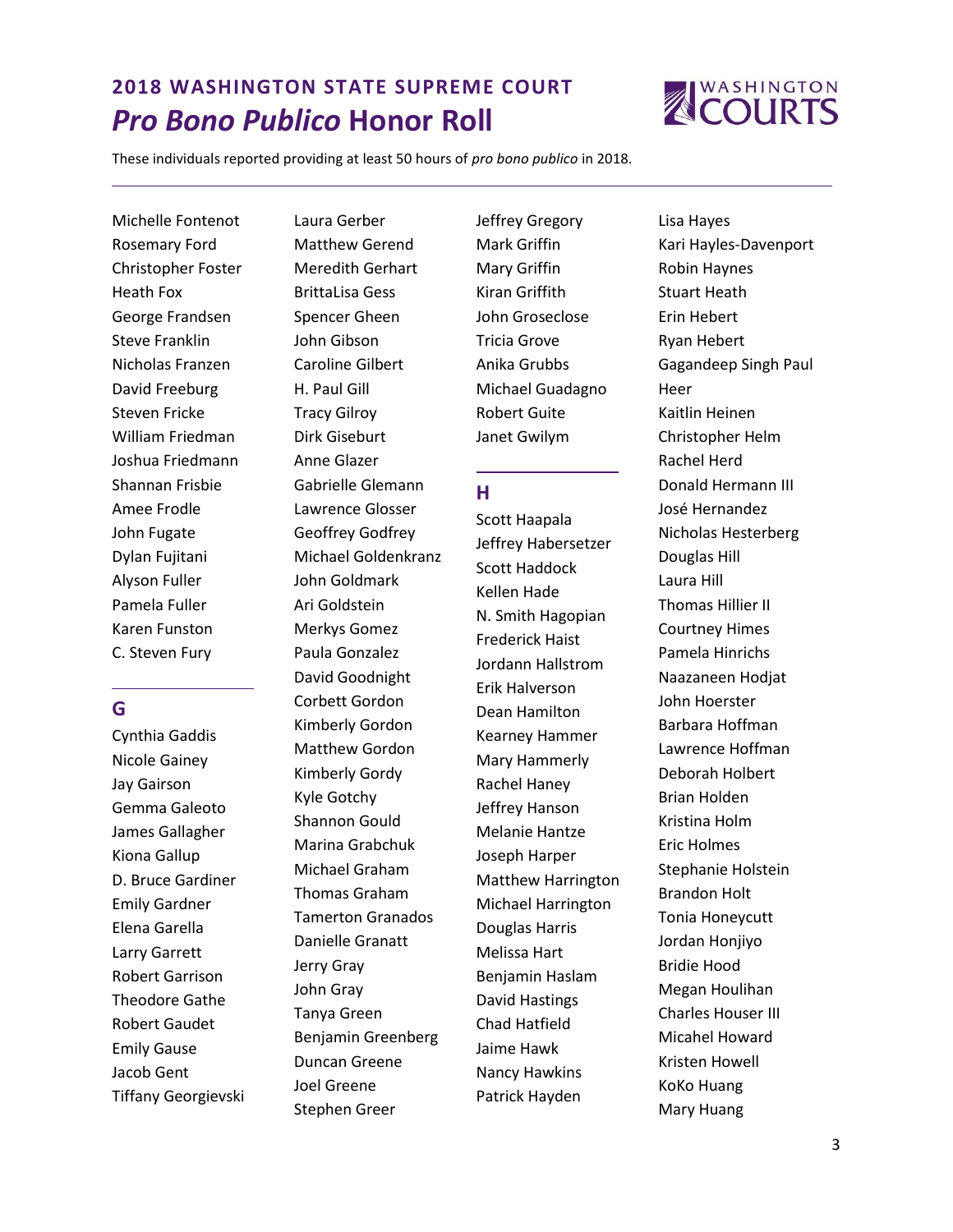

These individuals reported providing at least 50 hours of *pro bono publico* in 2018.

Rose Hubbard Sheila Huber Mary Hughes Sarah Hughes Edward Huneke Brenda Hunt Alison Hunter Kim Hunter Ted Hunter Sarah Huot Heath Hyatt

**I**

L. John Iani James Ihnot Walter Impert Christal Irwin Vanessa Ish Nancy Ivarinen

**J**

Daniel Jackstadt Sonja Jacobsen Ami Jani Per Jansen Brian Janura F. Jardine Eric Jay A. Kyle Johnson Alexander Johnson B. Gerald Johnson Bruce Johnson Dan Johnson Eric Johnson Joshua Johnson Tyler M. Johnson Tyler S. Johnson

Jim Johnston Sandra Johnston Cristopher Jones Cynthia Jones Jennifer Jones Karen Jones Sarah Jordan Ty Jordan Neil Juneja William Justyk

#### **K**

Kenneth Kagan Nick Kajca Mudit Kakar Joanne Kalas Maximillian Kalton Kimberly Kamel Matthew Kamula Shadan Kapri Julie Karl Jill Karmy Jared Karstetter Jr. Lisa Keeler Thomas Kelly, Jr. Daniel Kelly-Stallings Nicola Kerswill J. Michael Keyes Khalil-Ur-Rehman Khan Zeshan Khan Michael Killeen Kathryn Killinger Andrea Kim Jonathan Kim Allison King Katelyn Kinn Patric Kirby

James Kirkham Jr. Heather Kirkwood Peter Kirsch Andreas Kischel Kelsey Kittleson Karen Klein Dustin Klinger Karen Knauerhase Donna Knifsend Jon Knudson Karen Koehmstedt Susan Koeppen Helen Koltonowska David Kontos Nancy Koptur Miriam Korngold Carrie Kovacevich Nicholas Kovarik Kevin Krainz Robin Krane Lisa Kremer Eric Krening Joseph Kuhlman

## **L**

Dennis La Porte Kimberly LaDuca Bruce Lamb Crystal Lambert-Schroeder Colleen LaMotte Asa Lamusga Monica Langfeldt Sally Lanham Kristina Larry Esther Larsen Steven Larsen

Shawn Larsen-Bright Edward Larson Kirstin Larson Nicholas Larson Ronda Larson Kramer Maggie Lassen Angel Latterell Victoria Latus Luke Laughlin James Laukkonen Dana Laverty David Lawson Grant Learned Erin Lecocq Horace Lee Hyun-Ji Lee Rachel Lee Robert D. Lee Robert J. Lee Sungyong Lee Terrance Lee William Lee III Robert Leeds Jr. Cristofer Leffler Andrew Legolvan Scott Leist Elizabeth Leland Justin Leonard Patrick LePley Jeffrey Leppo Jessica Lewis Nicole Li Yuhong Li Timothy Liesenfelder Mack Lievense Alexis Liistro Tana Lin Kristine Linn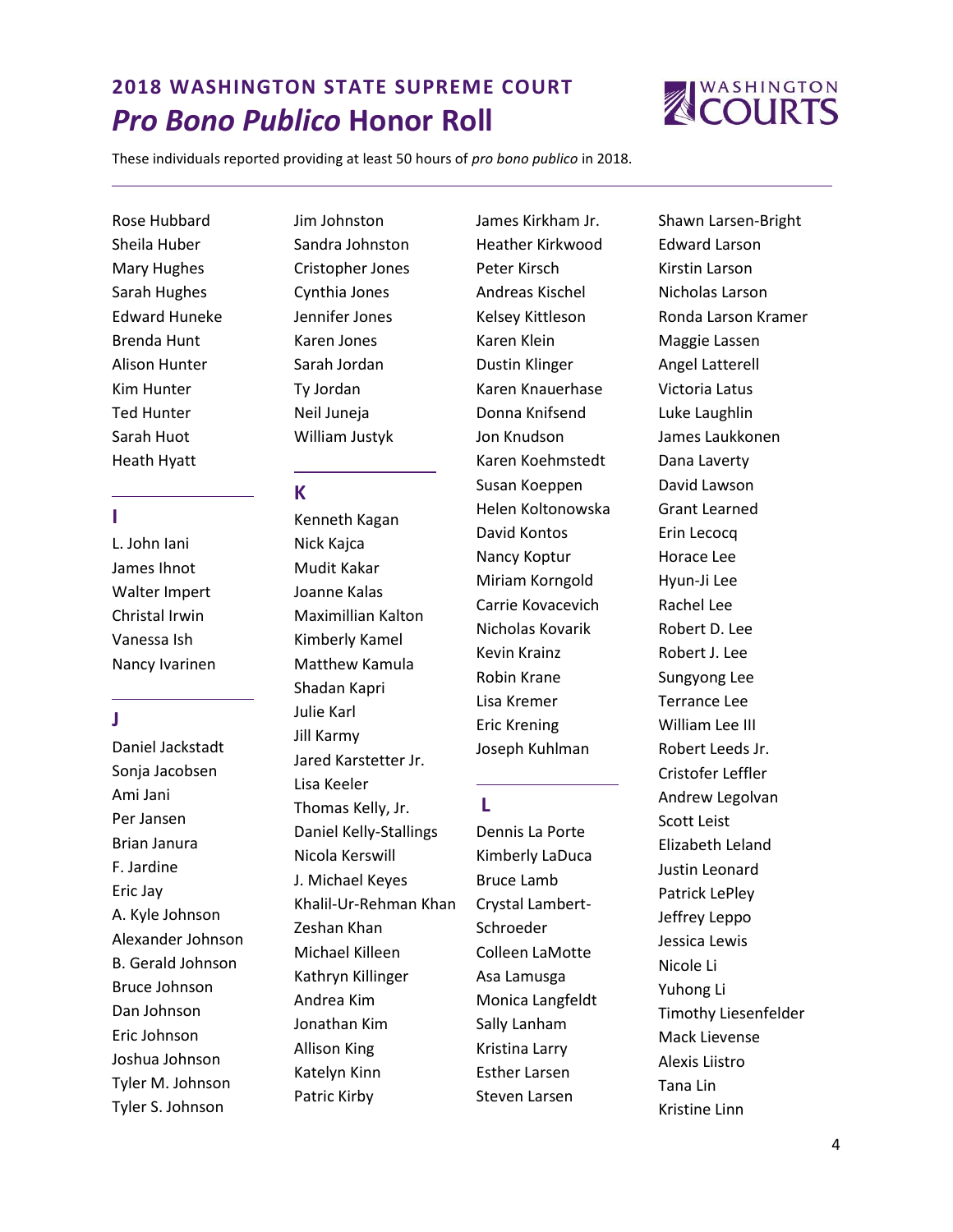

These individuals reported providing at least 50 hours of *pro bono publico* in 2018.

Sarah Lippek Carla Little Tzu-Huan Lo James Lobsenz Laura Locke Lawrence Longfelder Michael Louden K. E. Love David Lowell Eric Lowney Spencer Lucas Leonard Lucenko Aaron Lukoff Heather Lund Jeffrey Lustick D. Sho Ly

#### **M**

Susan Machler Brandon Mack Brian MacKenzie Anastasia Mackert Thomas Mackin Jon MacLeod Zebular James Madison Setareh Mahmoodi Rajeev Majumdar Eric Makus Michelle Maley Lisa Malpass Grant Manclark David Manger Deborah Maranville Medora Marisseau Kristina Markosova Jennifer Marlow Joseph Marra

Steven Marshall Gregory Martin Jessica Martin Janet Martinez Annalise Martucci Katherine Mason Gaylerd Masters Kara Masters Kenneth Masters Harris Matarazzo John Matson Molly Matter Richard Matthews Jagjit Matto Mary Anne Maul Gregory Mc Gillivary Erin McAleer Lindsay McAleer Gregory McBroom Marti McCaleb Anthony McCormick James McCormick James McCutcheon Celeste McDonell Amanda McDowell Thomas McDowell Hugh McGavick Terence McGee Matthew McGowan Susan McIntosh Scott McJannet Allen McKenzie Marilyn McLean Jill McLeod Michael McMahon Lynda McMaken Megan McNally Claire McNamara

Elisabeth McNeil Paul McVicker Leah Medway Tonya Meehan Brian Meenaghan Colleen Melody Frank Mendel Elias Mendoza Kelly Mennemeier Samuel Menser Ian Mensher Anthony Meredith John Merriam Jennifer Mersing Christopher Mertens Kevin Meserve Adam Mesick Scott Meyer Brandyn Miller Douglas Miller Eric Miller Jennifer Miller Michael Mills Richard Minice Jamey Minnihan Kevin Minsky Gregory Mitchell Matthew Moersfelder Diana Moller Charles Montange Benjamin Moody Justin Moon Peter Mooney Richard Moore Alexandra Moore-Wulsin Mark O'Halloran David Morales Christopher Morley Nancy Morrow

C. Thomas Moser Margaret Moxley Jon Moyers Mariko Mulligan Michael Mumford Salvador Mungia II Daniel Murphy, Jr. Trish Murphy David Myers Stanley Myers Jr. Alan Mygatt-Tauber

#### **N**

Stacie Naczelnik Brett Nagle Michael Nance Karen Nashiwa Kirsten Nelsen Donald Nelson Emily Nelson Mark Nerheim Latife Neu Eric Newman Serin Ngai Tuan Ngo Jeffrey Nielsen Deborah Nimmons Krystal Noga-Styron Kenneth Norris

# **O**

Connor O'Brien Joel Odimba Adolfo Ojeda-Casimiro Duane Okamoto Caleb Oken-Berg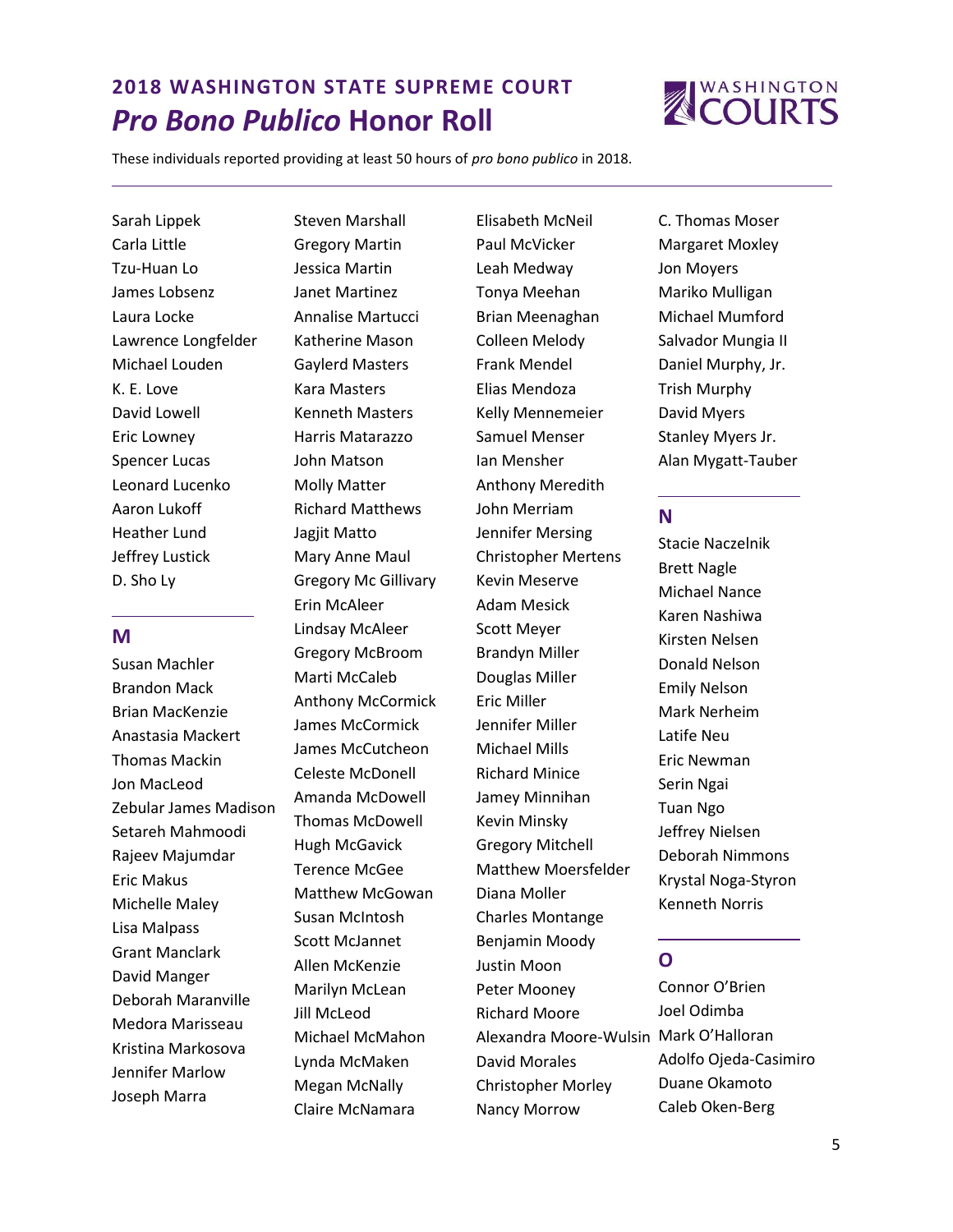

These individuals reported providing at least 50 hours of *pro bono publico* in 2018.

Ajibola Oladapo Shana Oliver Andrew Olmsted Michael Orlando Christopher Osborn Simeon Osbornn Daniel Osher Melissa Osman Kathleen O'Sullivan Loriann Ouimet David Owens

#### **P**

Ruben Pagan Katherine Page Kimberly Page Christopher Pallanch Vanesa Pancic Jami Pannell Athanasios Papailiou Adam Pappin Brian Parry Payam Parsadmehr Richard Patrick Anita Paulsen Althea Paulson James Pautler Jessica Pearlman Cameron Pearson Jerald Pearson Kevin Peck Lance Pelletier Michael Pellicciotti Benjamin Pepper David Perez Dean Perkins Jr. Amy Perlman

Jennifer Petersen Jeff Petersen Alanna Peterson Eileen Peterson Leroy Peterson Jr. Michelle Peterson Sherilyn Peterson Kari Petrasek Joseph Phelps Blythe Phillips Deborah Phillips Paula Phillips Sheila Phillips Ernesto Piza Paula Plumer Gerald Pollet Andrea Poplawski Alicia Porter Kathryn Portteus Nicholas Power Vanessa Power Benjamin Premack Loreva Preuss Daniel Prince Constance Proctor Heather Proudfoot Bruce Pruitt-Hamm George Ptasinski

## **Q**

Stefani Quane Jacqueline Quarré Arthur Quigley Jr. Thomas Quinlan II Veronica Quinonez

# **R**

Caryn Ragin W. Scott Railton Kristina Ralls Lauren Rainwater Kristina Ralls Barbara Rasco Richard Rawson Ryan Redekopp Anne Redman Heather Reed Lisa Reed RoseMary Reed Steven Reilly Steven Reisler Vi Reno Juliana Repp Sandy Restrepo Patricia Reutimann Robert Rhodes IV Ashley Richards Ronald Richards Paul Richmond Ronald Richmond Cecilia Rikard Erin Riley Lorraine Rimson Cynthia Rios Manuel Rios III Zaida Rivera Castillo Benjamin Robbins Dale Robbins Patricia Robert Tyler Roberts Laura Rodgers Scott Rodgers Pamela Rodriguez

Jeremy Rogers Luke Rona Patricia Rose Irving Rosenberg Seth Rosenberg Allison Ross William Ross Sharon Rosse Fowler John Rossiter Jr. David Roth Nathan Rouse Paul Routt Michael Rowe Heather Roy Paula Royalty Steven Rucker Jessica Rullman Michelle Rusk Daniel Russ Sean Russel Robie Russell David Ruzumna Dana Ryan

# **S**

Manja Sachet Robert Saka Talesha Sams Maria Sanchez-Ley Cheyenne Sanders John Santa Lucia Neeta Saran Vonda Sargent Jill Sasser Mallory Satre Tonilynn Savage James Schermer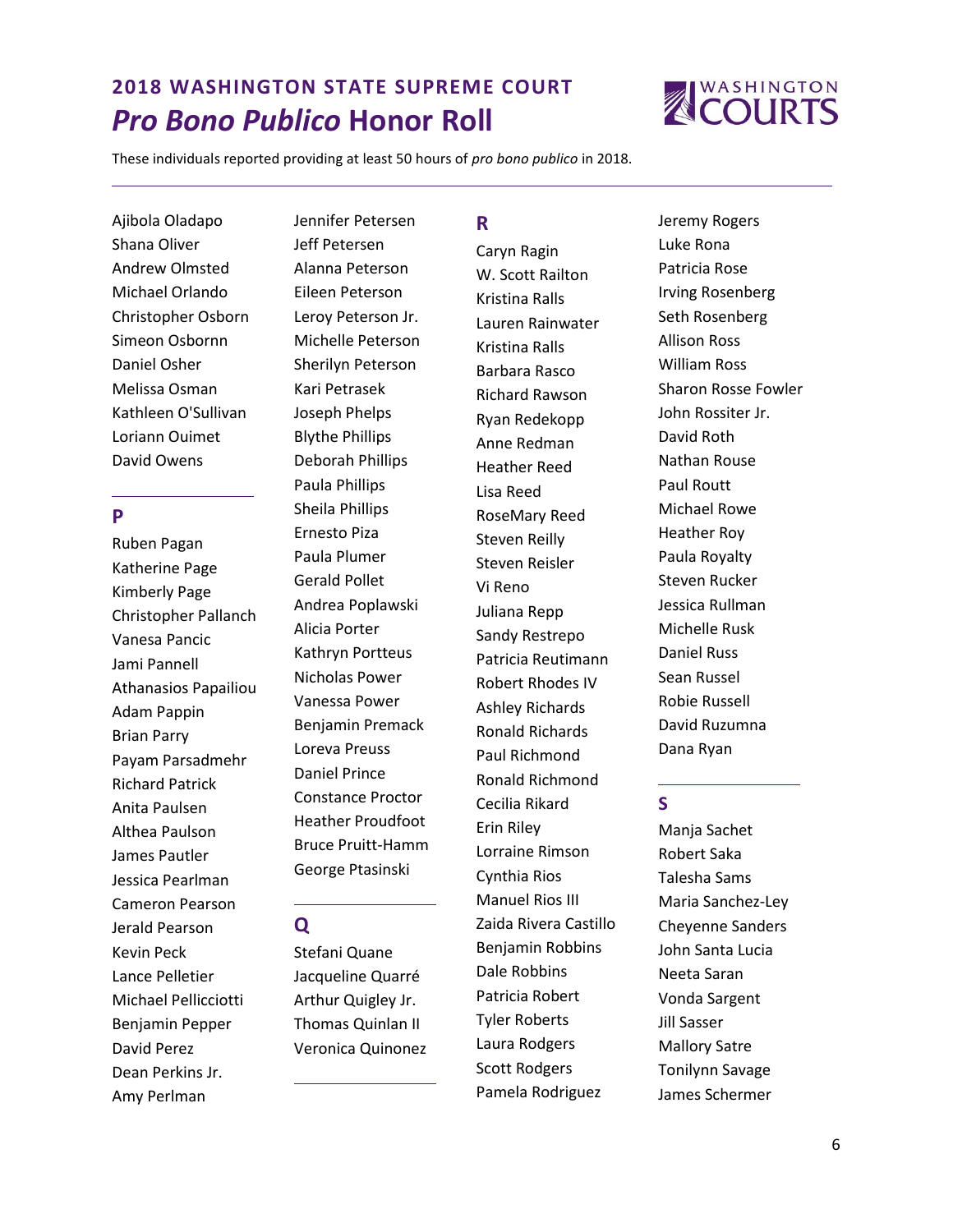

These individuals reported providing at least 50 hours of *pro bono publico* in 2018.

James Schermer Julie Schisel Kelli Schmidt Misti Schmidt Gabrielle Schneck Harry Schneider Jr. Lindsey Schromen-Wawrin Jennifer Schwartz Karen Schweigert Breckan Scott Jill Scott Holly Scott Laukkoenen Matthew Segal Priscilla Selden Roger Senders James Senescu Cristina Sepe Margeaux Serrano John Shaffer Holly Shannon Christopher Sharpe David Shaw Michele Shaw Patrick Shearer Martin Shelton Ada Shen-Jaffe Heather Shepherd Daniel Shih Daniel Shin Tsering Short Miranda Shreeve Susan Shulenberger Mack Shultz Jr. Jacqueline Sible Joseph Sicilia Steven Sill Andrekita Silva

Lila Silverstein Laurel Simonsen Madhumeet Singh Diana Singleton Dalynne Singleton Charles Sinnitt Gregory Sisk Karen Skantze Jessica Skelton Patricia Skrinar Jennifer Sletten Peter Slowiazcek Aaron Smith Catherine Smith Craig Smith Daniel Smith Gardner Smith Jennifer Smith Laurel Smith Mark Smith Robin Smith Suzelle Smith Jonathan Solovy Bita Soltan-Qurraie Julie Sommer Nancy Sorensen Russell Speidel James Spencer Ariel Speser Sarah Spierling Mack Robert Spitzer Richard Spoonemore Brett Spooner Jonathan Sprouffske H. Douglas Spruance III Joe St Laurent Quita St. John Jacque St. Romain

Scott Staab Brent Stanyer Lesa Starkenburg Gwyn Staton Janet Stearns Maude Steen Alec Stephens Jr. Anthony Sterling Marc Stern David Stevens Robert Stevenson William Stewart Lori Stich Rebecca Stith Christopher Stockwell Diane Stokke Shelby Stoner Courtney Story Loretta Story Harriet Strasberg Heather Straub Jeanne Suchodolski Earl Sullivan David Sulzbacher Terri Sutton Elinor Swanson Tony Swartz Elizabeth Sweet Joshua Swigart Karin Swope Leigh Sylvan Jane Sylvester Richard Symmes Charles Szurszewski

# **T**

Adam Tabor

Peter Talevich Andrea Taylor Jordan Taylor Mathew Teagarden Andrea Templeton Ronald Templeton Elinor Tesfamariam Hewan Teshome Michael Teter Devin Theriot-Orr P. Jayson Thibodaux Joseph Thomas Anna Thompson Ronald Thompson Harold Thoreen Jr. Rebecca Thorley Kimberlee Thornton Rondi Thorp David Timchak Michael Tisocco Karin Tolgu John Torres Jr. Roger Townsend Patricia Toy Daisy Tran Keri Trask Lazarus Kira Truebenbach David Tseng Elena Tsiprin Darcia Tudor Eric Tuttle

# **U**

Appalenia Udell Laura Umetsu Rafael Urquia